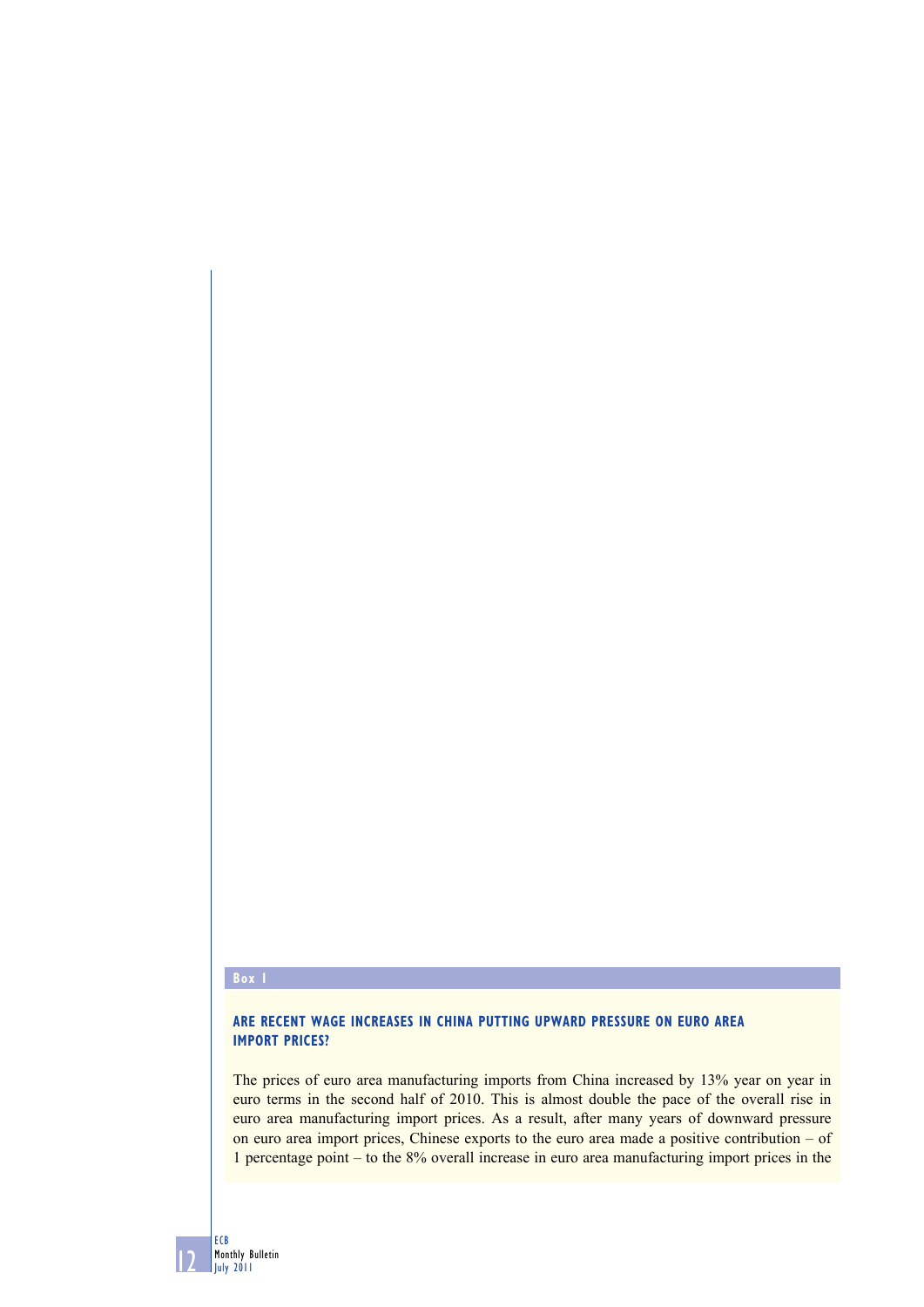## **ECONOMIC AND MONETARY DEVELOPMENTS**

The external environment of the euro area

second half of 2010. This box presents the factors behind the developments in the prices of euro area imports from China and discusses the prospects for the future.

The recent increase in Chinese export prices occurred in parallel with an increase in labour costs for Chinese manufacturers. However, at this point in time, there is no compelling empirical evidence to suggest that Chinese real wages are set to increase well above productivity growth. While the growth rate of manufacturing unit labour costs picked up to around 8% by the end of 2010, this may reflect the stronger cyclical position of the economy. In addition, the current growth rate of unit labour costs is still in line with historical developments and is close to the pre-crisis level (see Chart A).

Historically, increases in Chinese manufacturing export prices in euro terms have been more strongly correlated with movements in the bilateral exchange rate of the euro vis-à-vis the renminbi than with unit labour costs (see Chart B). For instance, the rise in Chinese export prices in the first half of  $2010$  occurred in parallel with a  $21\%$  appreciation of the renminbi against the euro. This strong positive correlation between Chinese export prices and the EUR/RMB exchange rate may be due to the fact that the bulk of Chinese exports to the euro area are thought to be invoiced in US dollars, with prices being sticky in the short run owing to the periodical revision of contracts. Given that the movements in the EUR/RMB exchange rate are mainly a by-product of the movements in the exchange rate of the US dollar against the euro, Chinese export prices – while being unchanged in dollar terms – have fluctuated in euro terms.

Looking ahead, China is expected to remain a low-cost country for a prolonged period. While the supply of young workers, who are the most willing to migrate, is projected to decline in the coming years, the relaxation of existing obstacles to migration and the delocalisation of production towards inner provinces should help Chinese manufacturers to utilise cheap rural labour for a



Note: Latest observation refers to the fourth quarter of 2010.